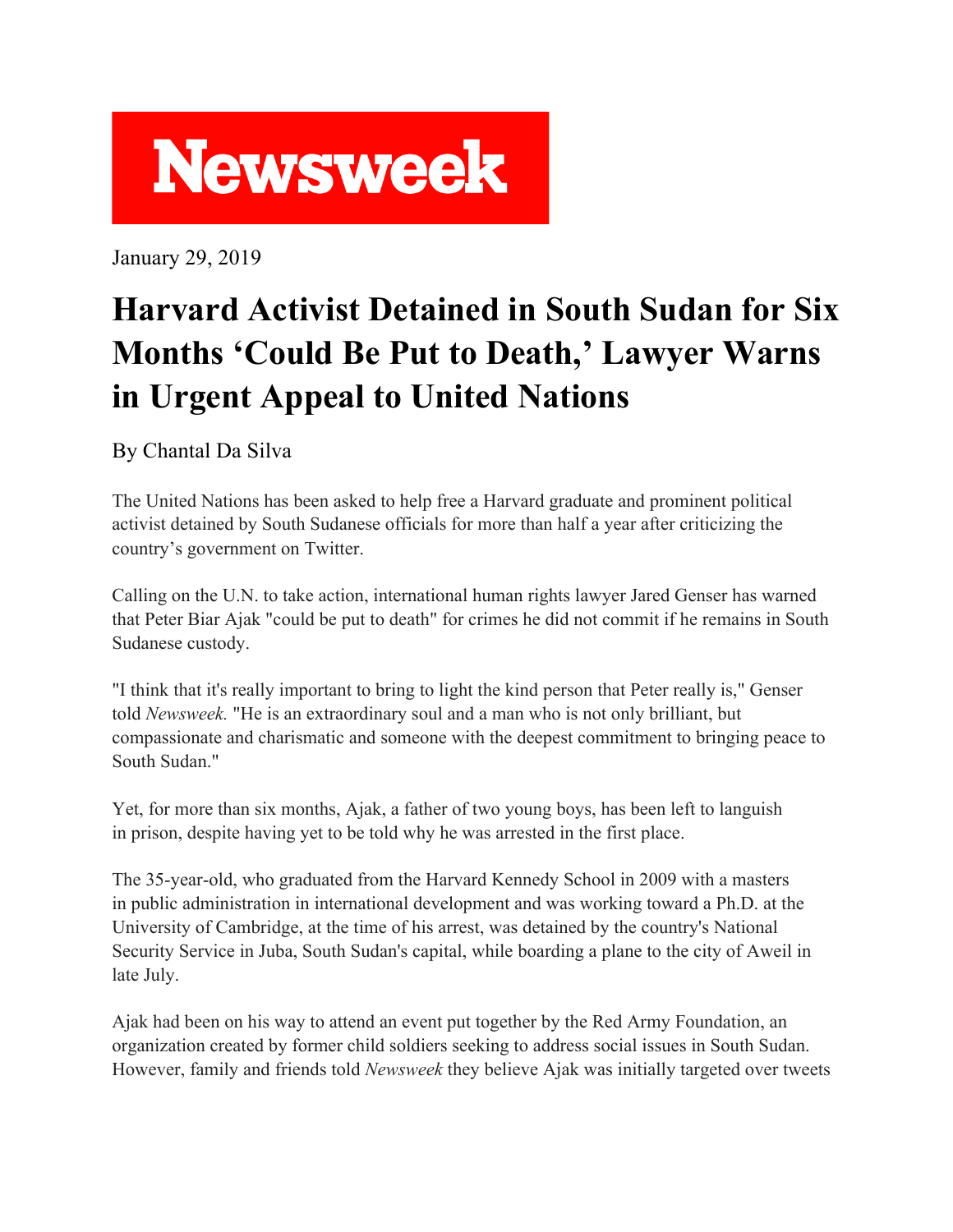he published criticizing South Sudan's government and calling on citizens to mobilize to "bring about peace."

In one such tweet, Ajak wrote: "We must stop thinking that the so-called leaders will bring peace [to] South Sudan. We, the great people of South Sudan, must organize ourselves to bring about the peace we deserve," according to his family.

Genser is now sounding the alarm that Ajak's life could be in peril after South Sudanese officials confirmed they are investigating him for serious crimes, including treason, "insurgency, banditry, sabotage" and "terrorism," despite the activist only having engaged "in what is clearly protected political speech and human rights advocacy."

"If charged and convicted of these crimes, he could be sentenced to death," Genser, who has previously represented Nobel Peace Prize Laureates Desmond Tutu and Aung San Suu Kyi," warned in an urgent appeal for the United Nations Special Rapporteurs on the Situation of Human Rights Defenders and on Freedom of Opinion and Expression to take action.

"We respectfully request an urgent communication be sent by the Special Rapporteurs to the Government of South Sudan about Ajak's situation, emphasizing that peaceful political activism and speech cannot be criminalized or punished and that human rights defenders have the right to carry out their work without interference," the appeal states.

Genser told *Newsweek* that the U.N. has confirmed that it is reviewing his appeal. He said he also plans to submit a complaint to the U.N.'s Working Group On Arbitrary Detention, which will be asked to decide on whether South Sudan's detention of Ajak is "arbitrary or in violation of international law."

From there, the international human rights attorney said he hopes that international pressure on the South Sudanese government will help secure Ajak's release.

"I think we are likely to see a potential ratcheting up of pressure on his case," Genser said, adding that time is of the essence as concerns over Ajak's health condition grow.

In an interview with *Newsweek,* a close family member, who asked for their name to be withheld over fears of retribution, said that the political activist's health has already deteriorated signifantly in the time he has been detained.

"He's lost so much weight, he really has just lost so much weight," the family member said. "He's not looking healthy at all. I'm worried. And the longer he stays, the worse he will become."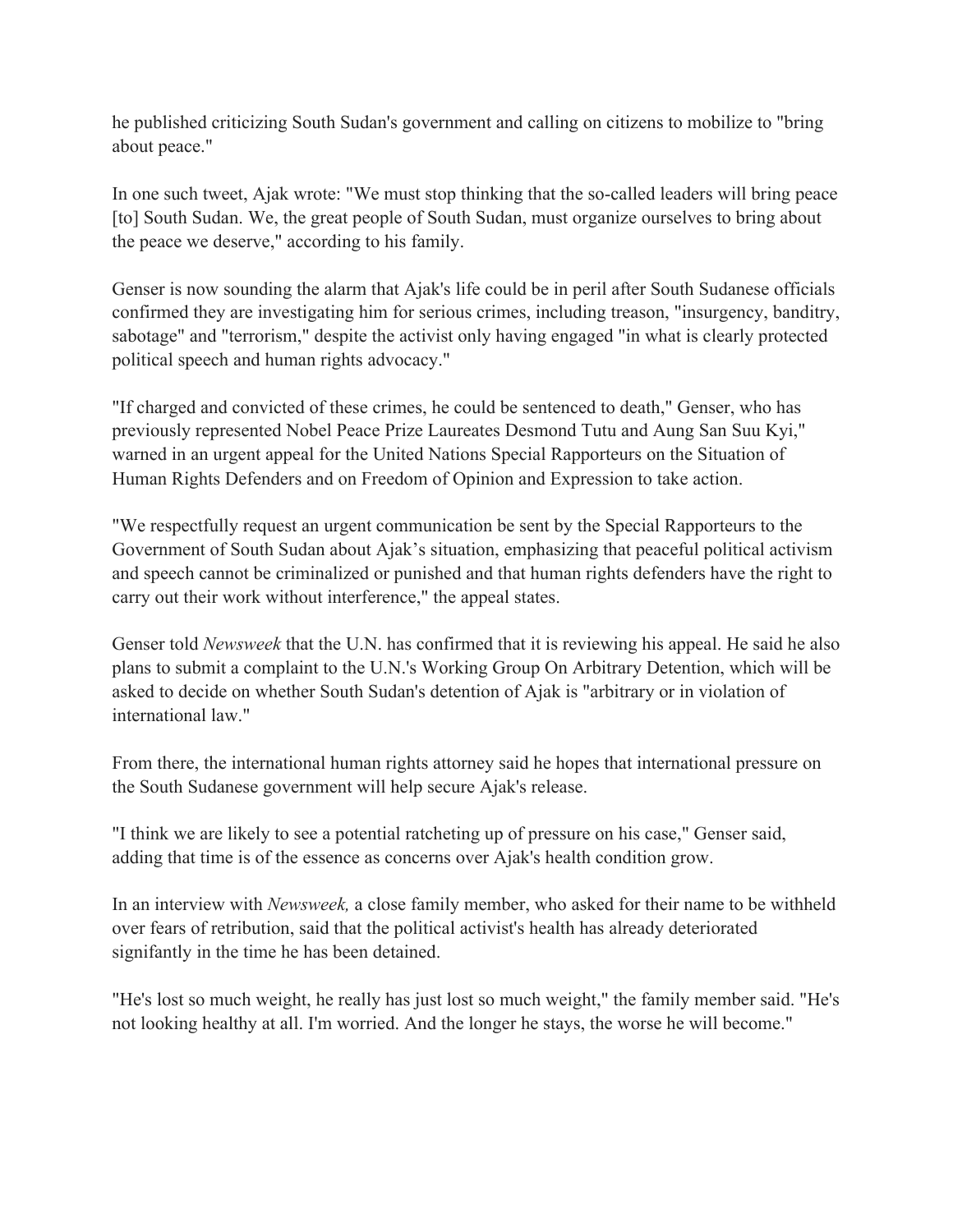While the family member said Ajak had denied being subjected to any physical torture, he had described being forced to sleep on the floor for the majority of his time in custody and being given meager portions of food to subsist on.

"At this point, us family members are just desperate. We just want him out. We are trying everything that we can."

Ajak was born in South Sudan and first came to the U.S. in 2001 as one of the thousands of "Lost Boys" offered refuge in North America through resettlement programs.

Prince Boucher, a family friend of Ajak's, said he had thrived in the U.S. education system, receiving a master's degree from Harvard and later working toward a Ph.D. in philosophy at the University of Cambridge.

Boucher said Ajak had always been determined to return to South Sudan and use his growing influence to help change the political landscape in the country, where thousands of civilians have been killed in ethnic violence or as a result of perceived political alliances in the country's ongoing conflict.

As Human Rights Watch noted, South Sudan's government has "become increasingly intolerant and repressive, arbitrarily arresting politicians, members of civil society and journalists for extended periods, sometimes years."

"Lack of accountability for decades of violence during Sudan's long civil war continues to fuel the conflict," HRW says on its website, adding that "despite a fragile peace agreement in 2015, leaders on all sides have failed to reduce abuses by their forces and [to] hold them to account."

Holding South Sudan's leadership to account is exactly what Ajak has dedicated his life to doing, his family members and friends have said.

"He wants to create change," his family member said. "Peter came back [from South Sudan] with the same goal as many of us.... The one thing that has always stuck with us, and I'm sure with Peter, is the fact that we wanted to come back to our country and give as much as we can to make it a better place."

"He is not doing anything wrong in any way," the family member said. "He is doing his duty as a responsible citizen.... He has put himself at the front line for everybody else and said, 'No, we cannot just be quiet."

The family member said Ajak's loved ones have struggled to explain to his children, who are 6 and 2 years old, where their father is.